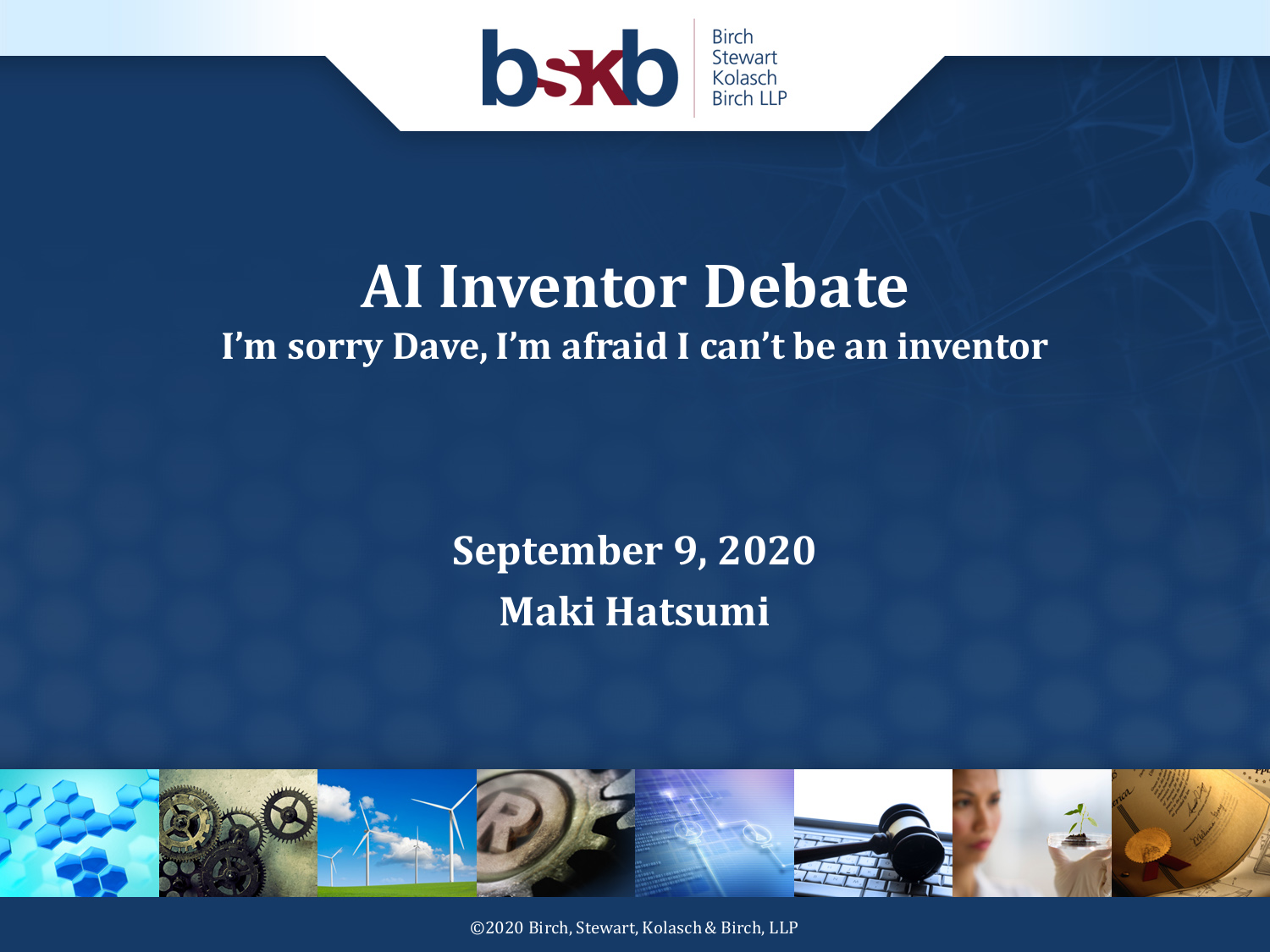

#### *Definition of AI (Artificial Intelligence)*

• *Merriam-Webster:*

1. a branch of computer science dealing with the simulation of *intelligent behavior in computers*

*2. the capability of a machine to imitate intelligent human behavior*

• *Professor B.J. Copeland (University of Canterbury, New Zealand) The ability of a digital computer or computer-controlled robot to perform tasks commonly associated with intelligent beings. The term is frequently applied to the project developing systems endowed with the intellectual processes characteristic of humans, such as the ability to reason, discover meaning, generalize, or learn from past experience*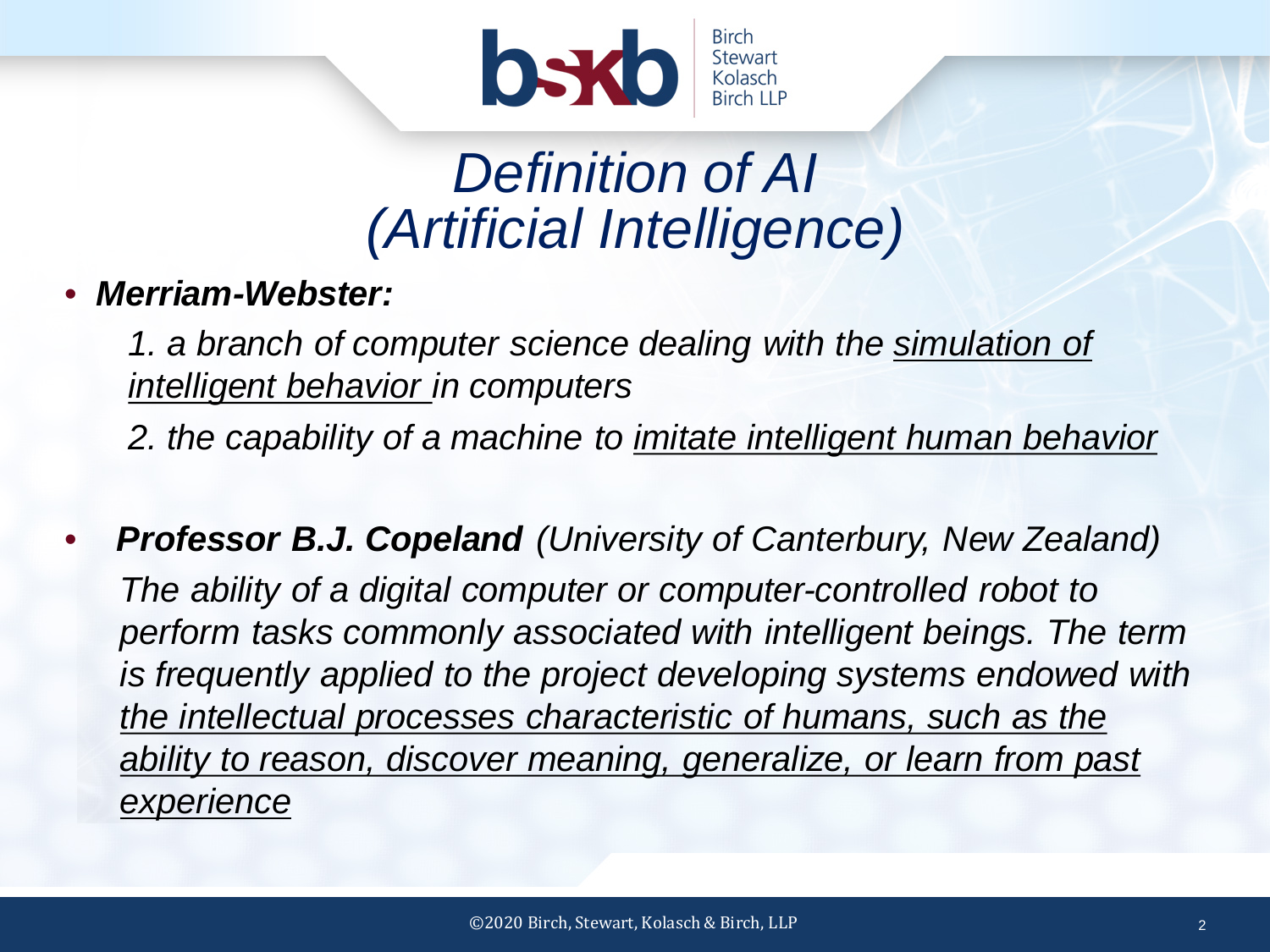

## *Internet of Things (IoT)*

- IoT is where electronic, internet-enabled smart devices communicate with each other, as in a smart house. These devices create mountains of data which is channeled into machine-learning software. This technology allows repeatable accounts receivable tasks accurately *after human input helps the technology learn how to complete tasks*.
	- Amazon Go (a chain of convenience stores in the United States operated by the online retailer Amazon
	- Wearables (Google Glass, FitBits smart watches)
	- Smart Homes (smart locks, garage controller, smart plugs, Roomba)
	- Driverless cars (vehicle capable of sensing its environment and moving safely with little human input) - closer to AI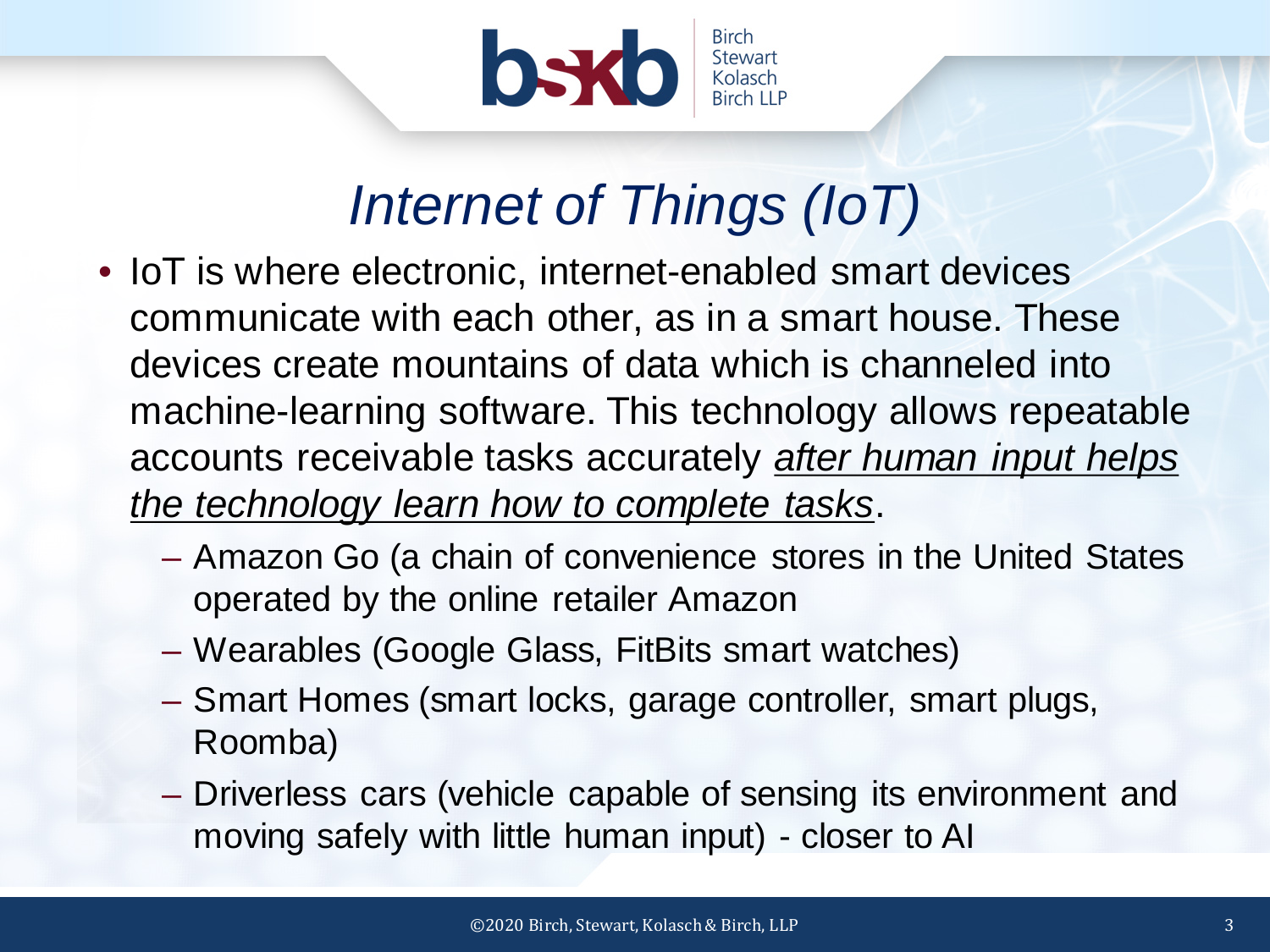

#### *Artificial Intelligence*

- After data is processed in an education filter to help organize and prioritize it, the data goes into deep-learning, a more sophisticated level of processing, leans from the data to inform the next set of data. Deep-learning gives data the ability to **complete tasks without any human input**.
- The data then leaves deep-learning and goes into an even more complex and highly organized process called Artificial Intelligence (AI). AI organizes the data into silos, similarly to deep-learning, but the difference is the AI is 100% automated cognitive functioning, and is **able to take the data and complete tasks without human input or manual effort**.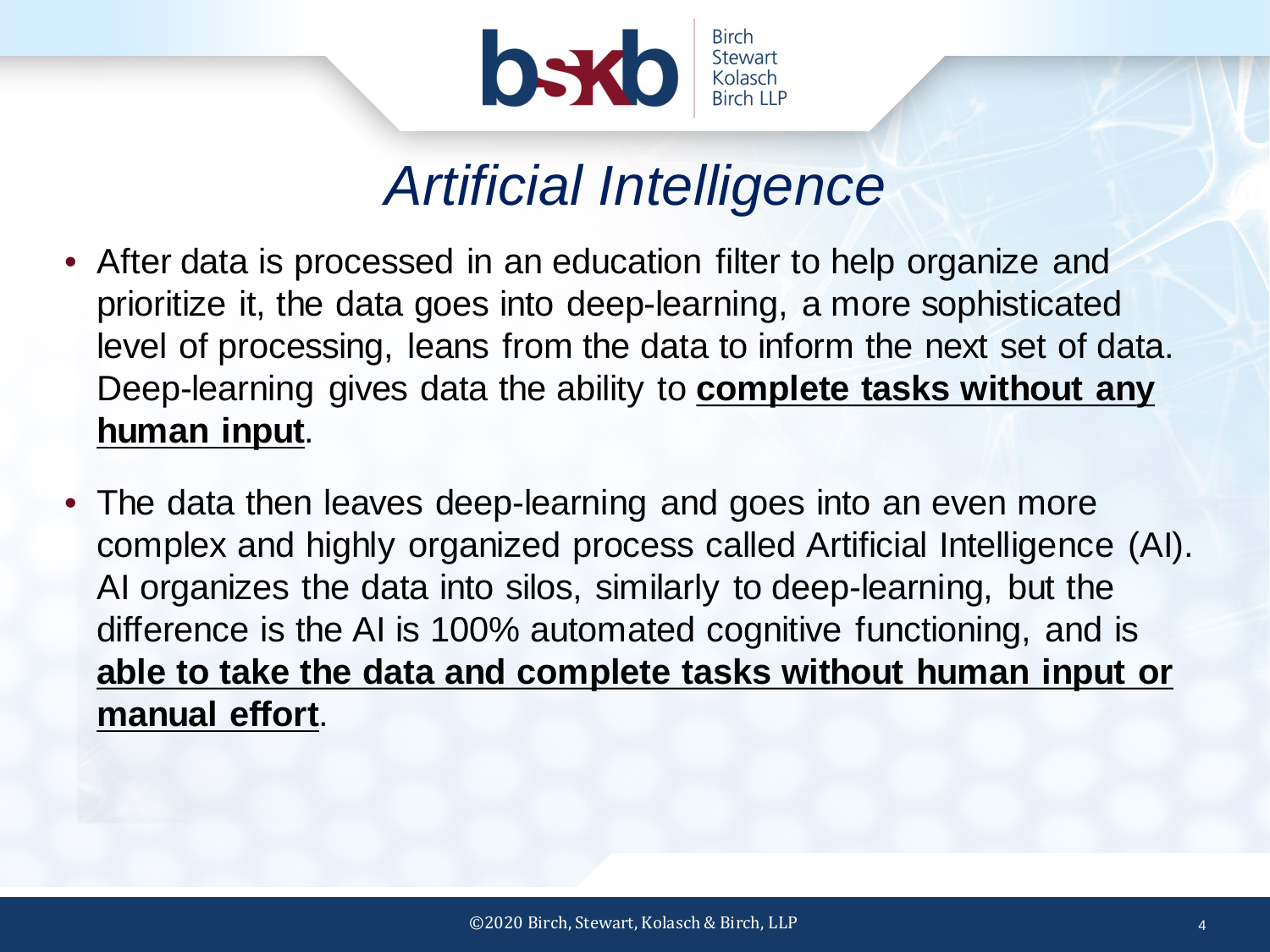

#### *Is the Terminator an AI?*

- In the Terminator movie, Skynet, the artificial intelligence, sends Model 101 (the guy on the right) from the future to kill John, who has the fate of becoming the human resistance leader against Skynet in the future.
- Skynet communicates with Model 101 in a fashion similar to IoT (gives order to terminate John).
- Model 101 is not much different from Roomba that can be controlled from your cellphone.

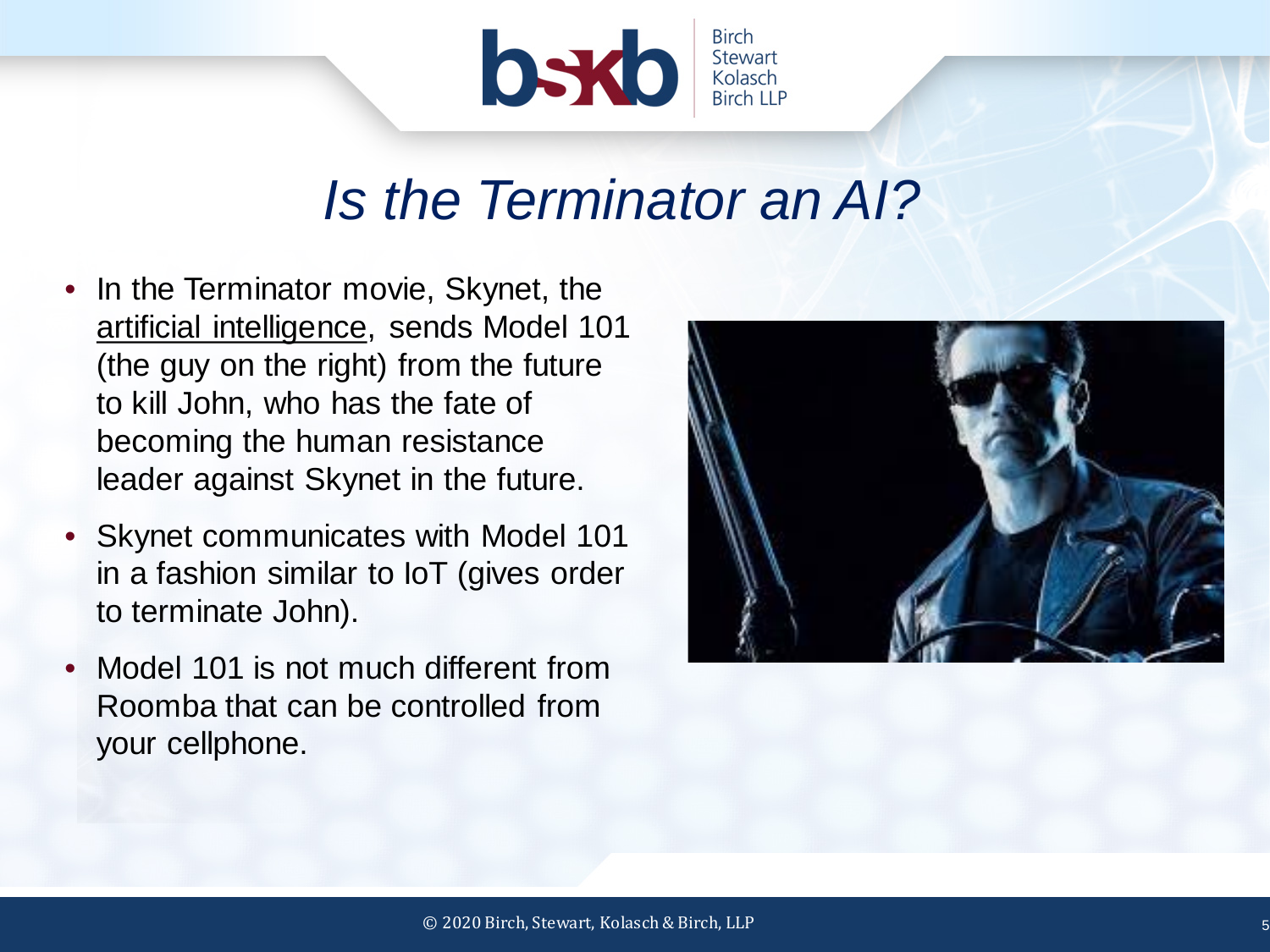

#### *AI in Real World*

- Lethal Autonomous Weapons Systems (AWS):
	- A weapon system that can identify, select, and engage a target without meaningful human control.
	- It can be deployed without established communication network and would independently respond to a changing environment and decide how to achieve its pre-programmed goals.
	- The ethical, political and legal debate underway has been around autonomy in the use of force and the decision to take human life.
	- Over 4500 AI and Robotics researchers, 250 organizations, 30 nations and the Secretary General of the UN have called for legally-binding treaty banning AWS.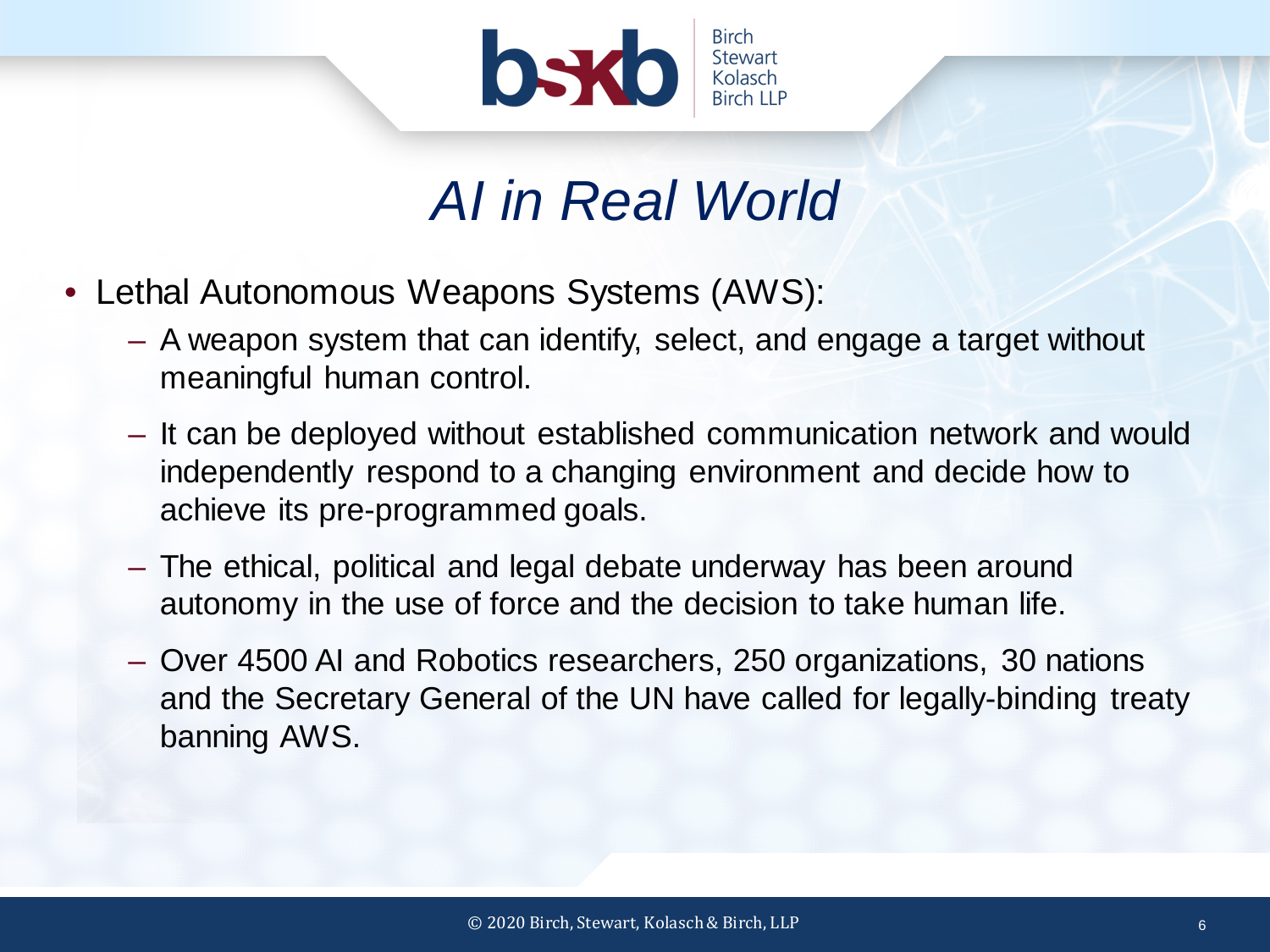

#### *AI in Real World (friendlier versions)*

#### • Chess (AI v. Human)

- In 1997, Deep Blue, a chess computer built by IBM, beat the reigning world champion in a six-game match.
- Deep Blue's 256 parallel processors enabled it to examine 200 million possible moves per second and to look ahead as many as 14 turns to play.

#### • Shogi (Japanese Chess) (AI as a mentor)

- In 2020, Japan's 17-year-old shogi sensation Sota Fujii became the youngest player ever to win two of the eight major titles.
- Fujii started off as an amateur, but has since manages to surpass players that have been top for more than 20 years. This became possible, thanks to his **major partner: artificial intelligence**.
- Using past data from a large shogi match database, the software attributes an evaluation value to each move, and looks at which prospect is more advantageous for the player, going down to which move is best for each of the pieces in the game.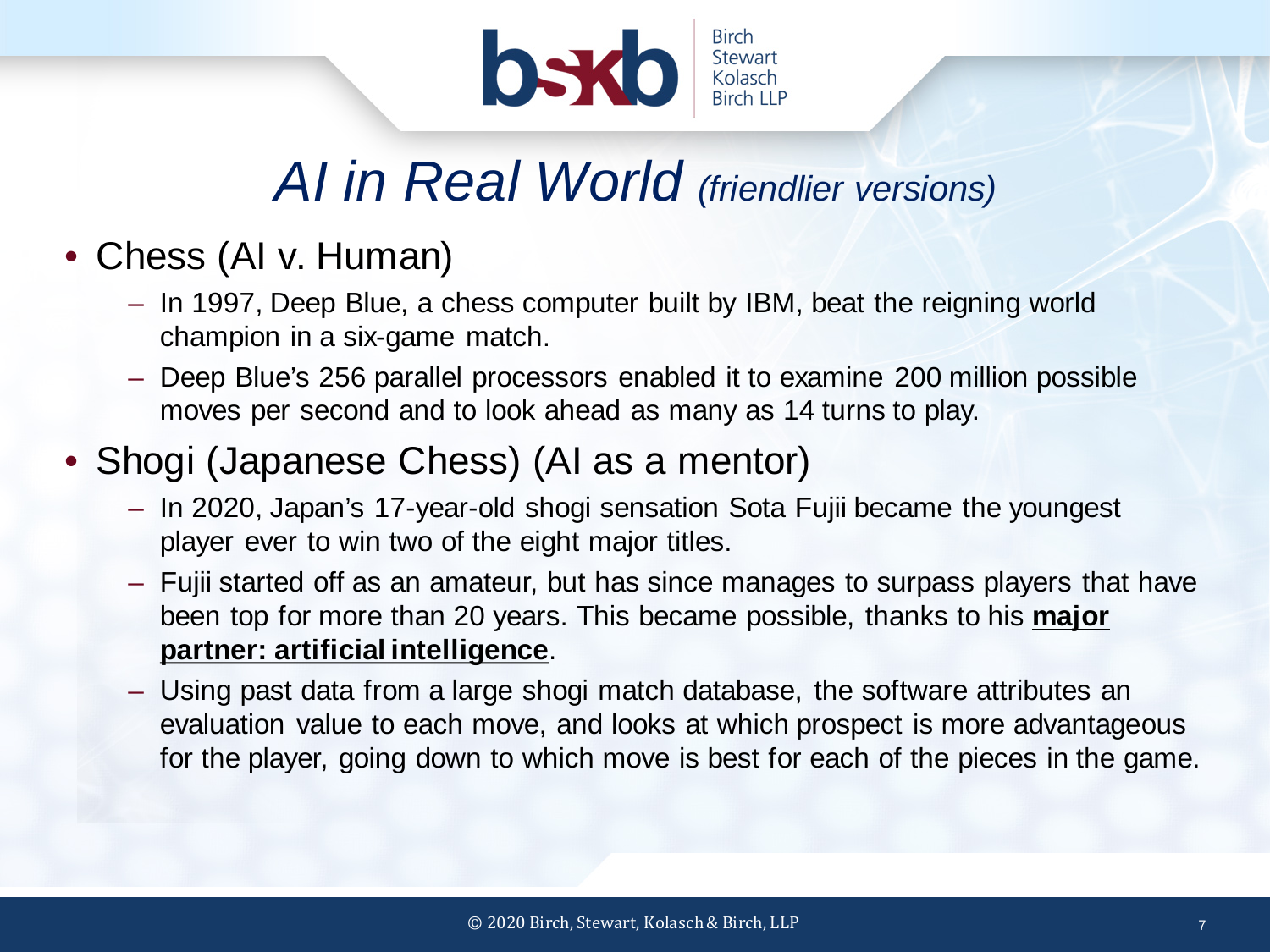

#### PTO's Recent Decision on AI (*as an Inventor*)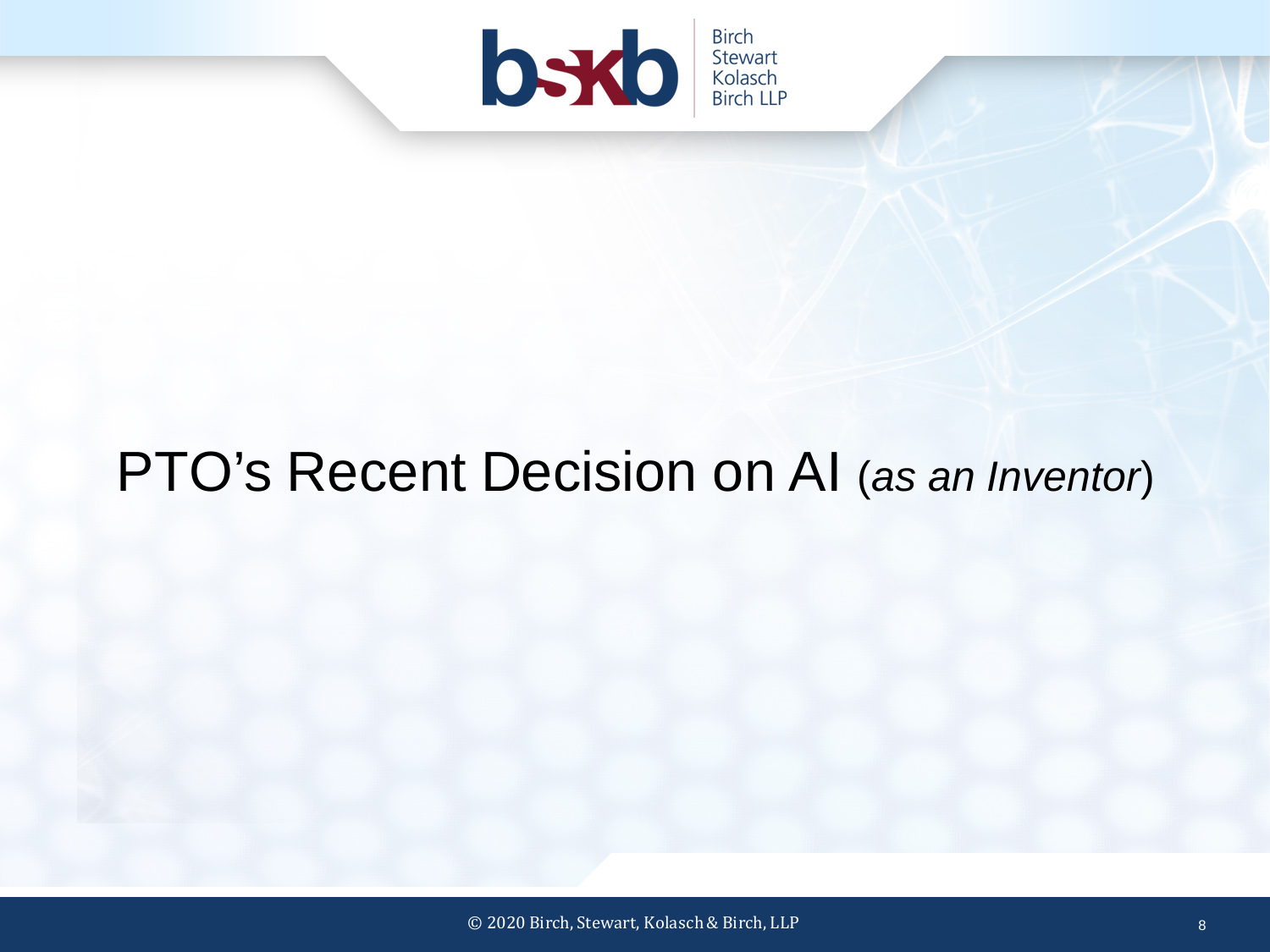

## *AI DABUS*

#### • **Background**

- In 2018, Stephen L. Thaler filed patent applications with the UKIPO and EPO for inventions purportedly created by a machine (an AI) known as "DABUS."
- Thereafter, Mr. Thaler filed U.S. patent application no. 16/524,350 on July 29, 2919, for "DEVICE AND METHODS FOR ATTRACTING ENHANCED ATTENTION." (not yet published as of September 4, 2020)
- The application data sheet (ADS) listed, as the sole inventor, the given name "DABUS" and the family name "Invention generated by artificial intelligence."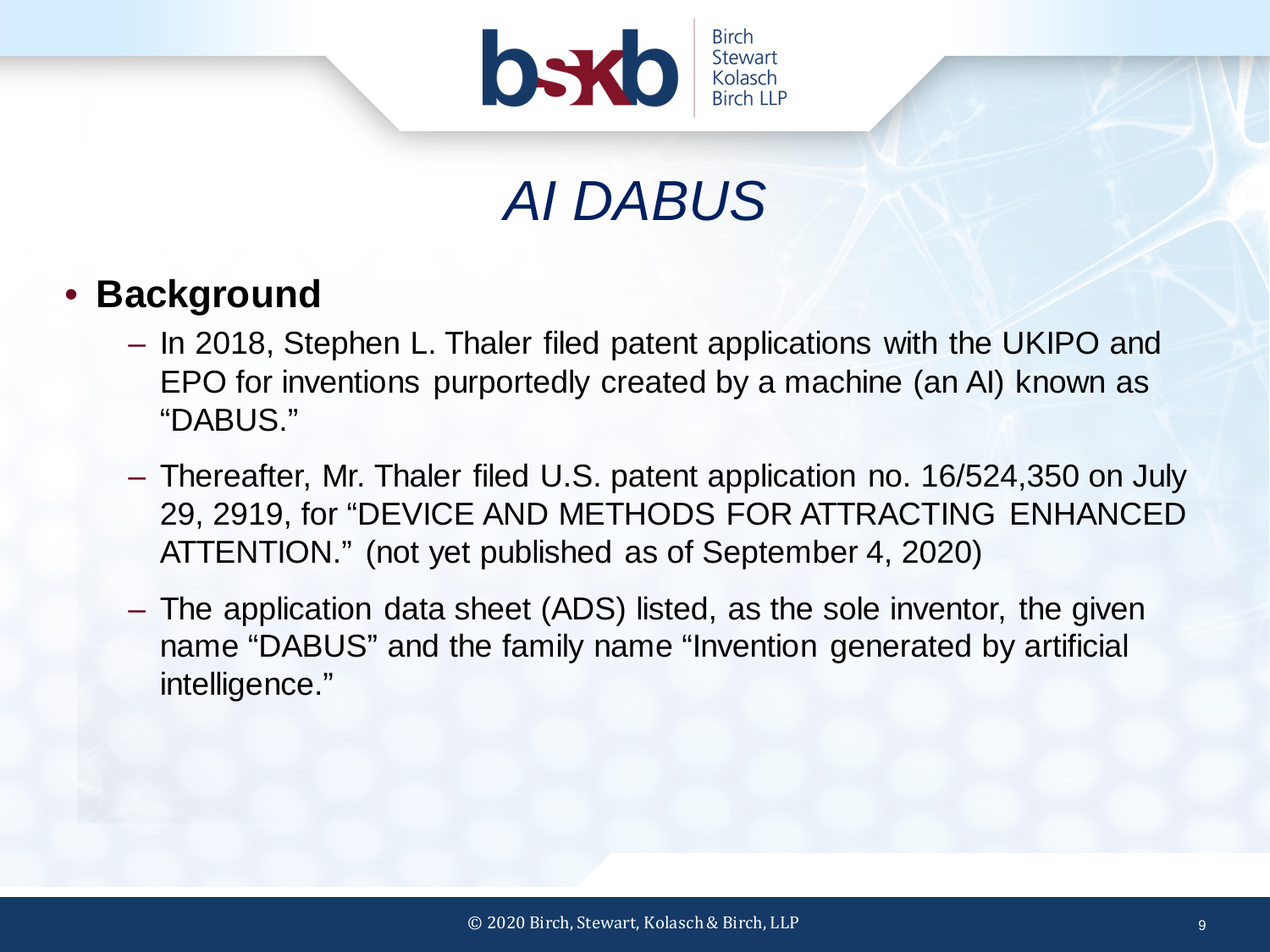

## *AI DABUS*

#### • **Background**

- Mr. Thaler identified himself as the assignee of the invention and the legal representative of DABUS, and submitted a substitute statement under 37 C.F.R. 1.64, which enables an applicant to proceed without the signature of the inventor when the inventor's signature cannot be obtained through reasonable efforts.
- This was accompanied by a Statement of Inventorship stating that the invention was conceived by "creativity machine" named DABUS and that DABUS should be named as the inventor in the '350 application.
- The PTO issued a Notice to File Missing Parts on the basis that ADS did "not identify each inventor by his or her legal name."
- In response, Mr. Thaler filed a petition under 37 CFR 1.181 on January 20, 2020, requesting reconsideration of the decision. Mr. Thaler argued that inventorship should not be limited to natural persons, asserting that it was DABUS, not a person, "which recognized the novelty of salience" of the claimed invention.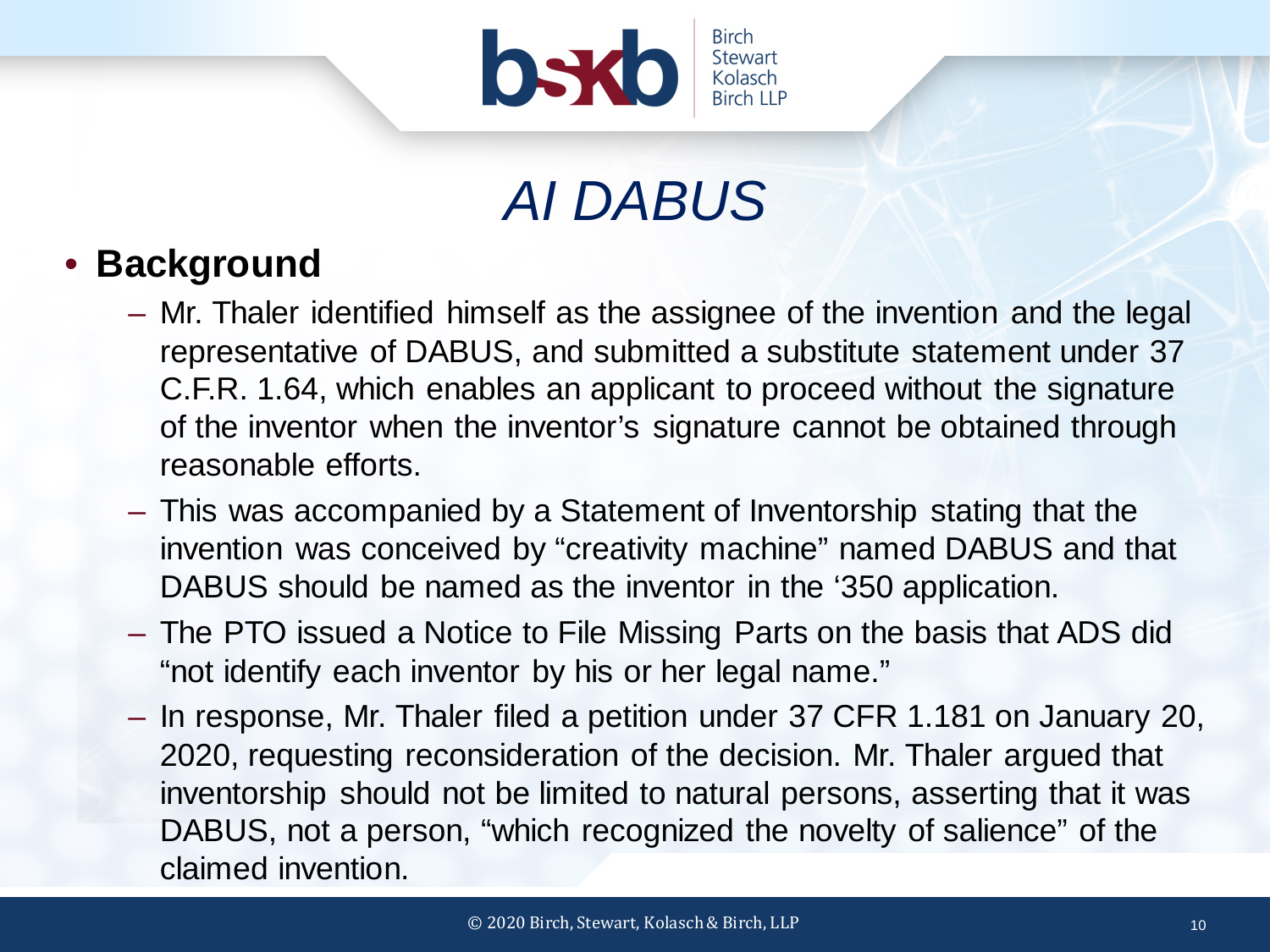

#### *What did DABUS Invent?*

- The Abstract in the corresponding PCT application (WO 2020079499) states:
	- A container (10) for use, for example, for beverages, has a wall (12) with and external surface (14) and an internal wall (16) of substantially uniform thickness. The wall (12) has a fractal profile which provides a series of fractal elements (18- 28) on the interior and exterior surfaces (14-16), forming pits (40) and bulges (42) in the profile of the wall and in which a pit (40) as seen from one of the exterior or interior surfaces (12, 14) forms a bulge (42) on the other of the exterior or interior surfaces (12, 14). The profile enables multiple containers to be coupled together by inter-engagement of pits and bulges on corresponding ones of the containers. The profile also improves grip, as well as heat transfer into and out of the container.

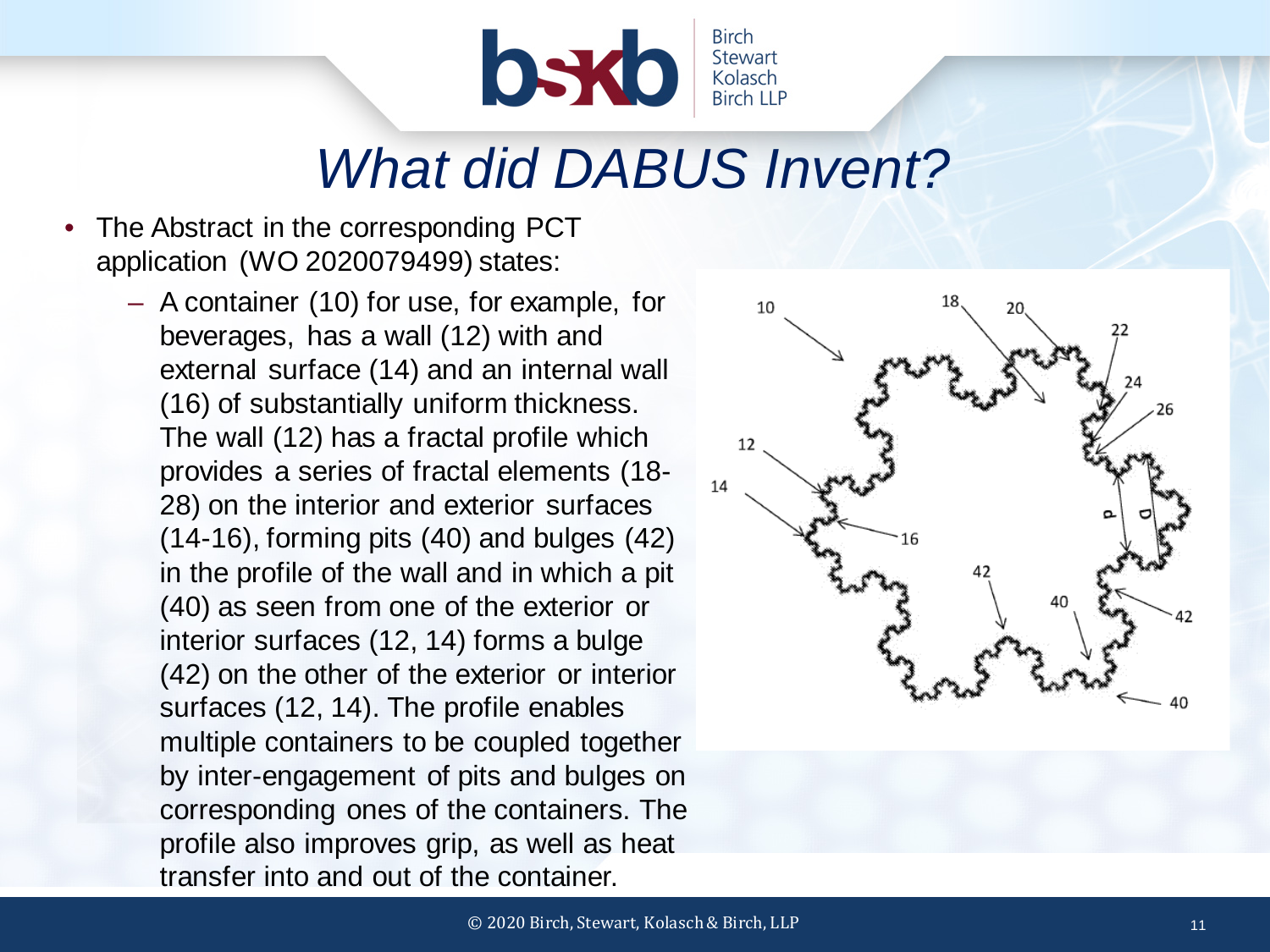

## *PTO's Opinion*

- In the April 27, 2020 decision, the PTO rejected Mr. Thaler's arguments, holding that **only a natural person can be an inventor**, echoing the UKIPO's and EPO's positions (briefly described later).
- In its opinion, the PTO pointed to the following:
	- Under 35 U.S.C. § 115(a), "[a]n application for patent that is filed under section 111(a) . . . shall include, or be amended to include, the name of the inventor for any invention claimed in the application." An "inventor" is defined in 35 U.S.C. § 100(a) as "*the individual or*, if a joint invention, *the individuals* collectively *who invented or discovered* the subject matter of the invention."
	- 35 U.S.C. § 101 states "*whoever* invents or discovers any new and useful process, machine, manufacture, or composition of matter . . . may obtain a patent . . . ."
	- 35 U.S.C. § 115 similarly refers to individuals and uses pronouns specific to "natural persons – *'himself" and "herself'* – when referring to the individual." It further states that the inventor who executes an oath or declaration *must be a "person."*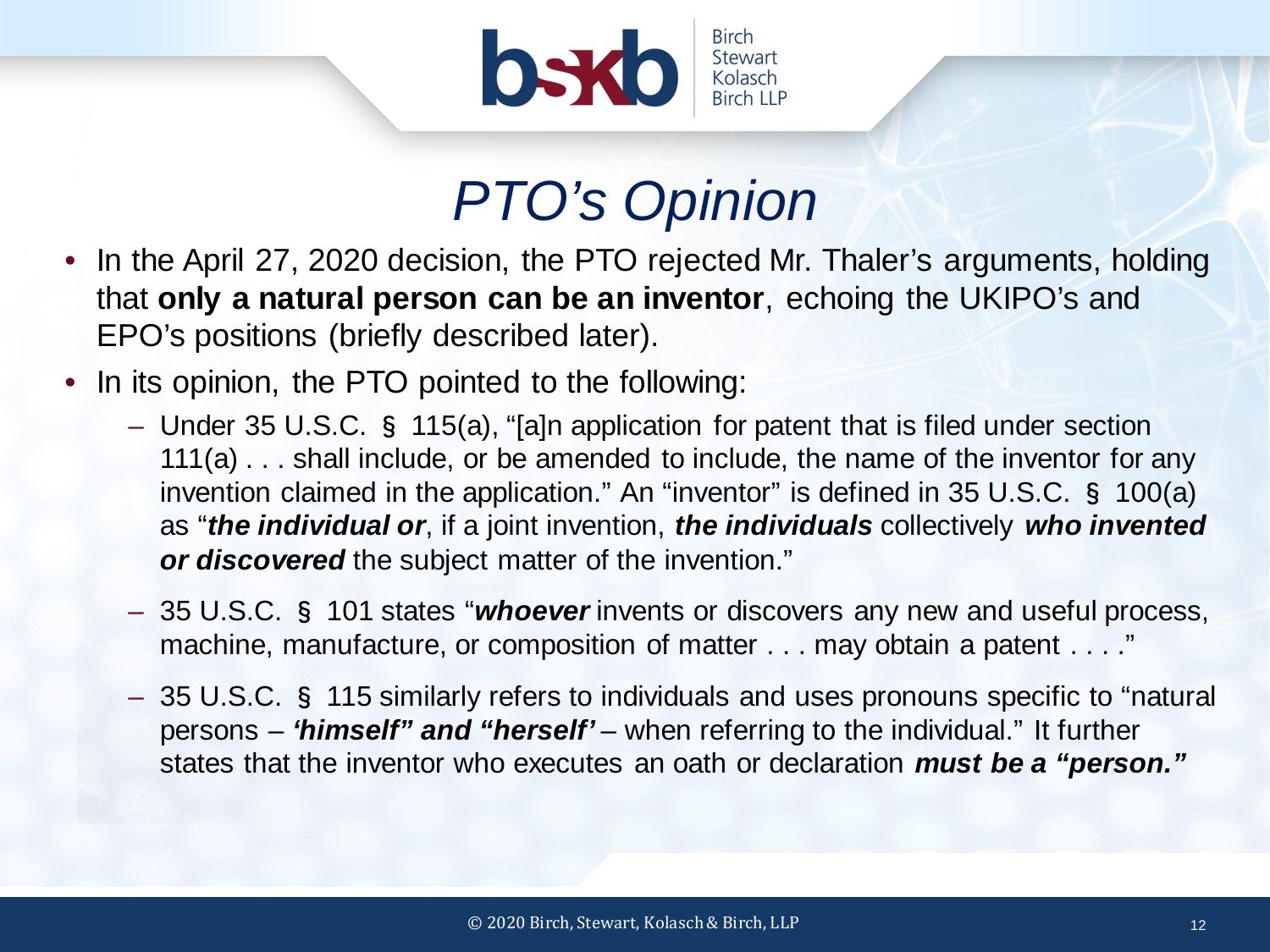

#### *PTO's Opinion*

- CAFC explained that *a state cannot be an inventor* (*Univ. of Utah v. Max-Planck-Gesellschaft*, 734 F3d. 1315 (Fed. Cir. 2013)) and *a corporation cannot be an inventor* (*Beech Aircraft Corp. v. EDO Corp.,*  990 F.2d 1237, 1248 (Fed. Cir. 1993).
- The MPEP defines "conception" as "the complete performance of the *mental* part of the inventive act" and it is "the formation in the *mind* of the inventor of a definite and permanent idea of the complete and operative invention as it is thereafter to be applied in practice." *The use of terms "mental" and "mind" in the MPEP indicates that conception must be performed by a natural person*.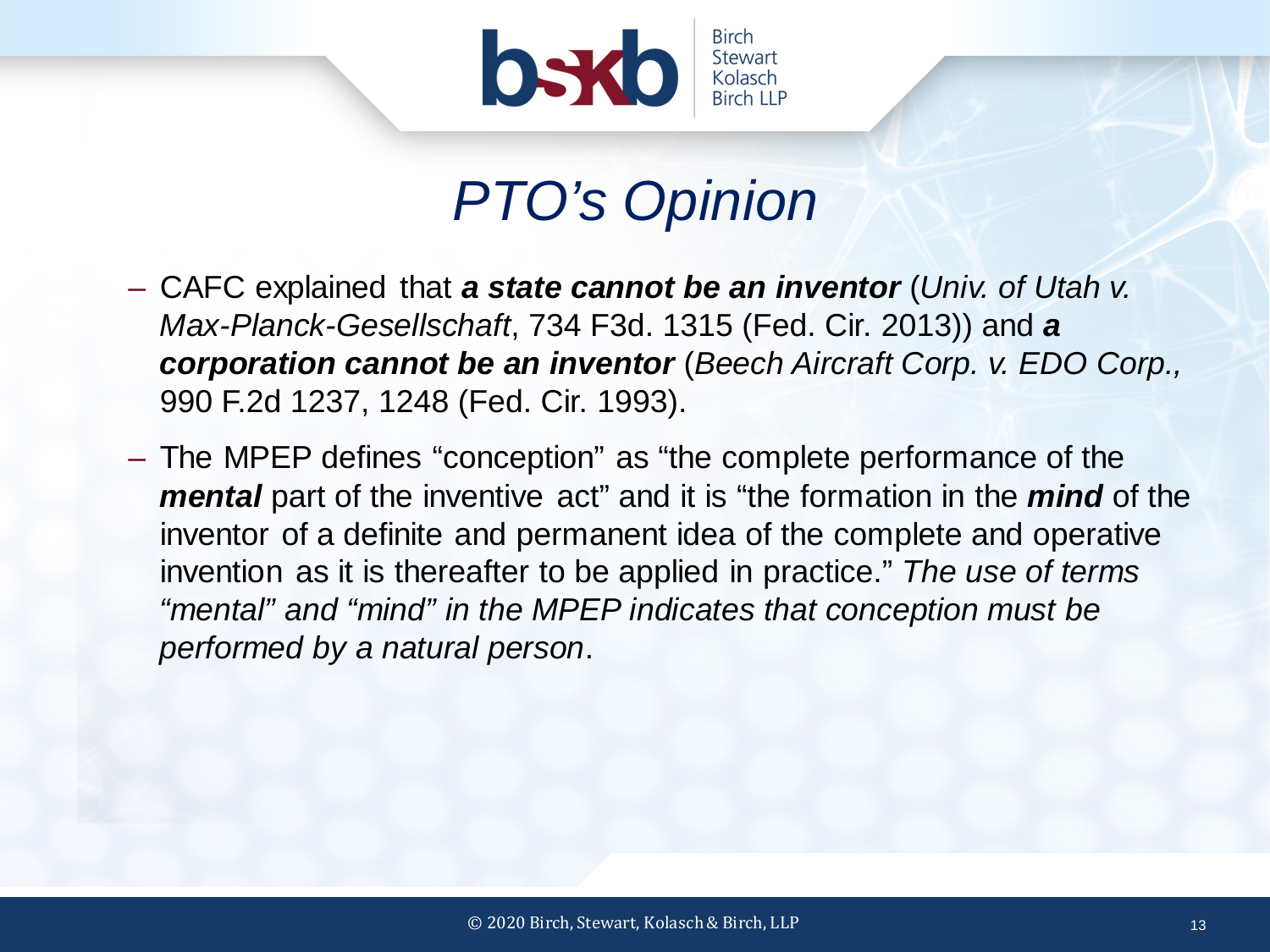

## *Dissenting Comments*

*by Kirk Hartung (McKee, Voorhees & Sease, PLC)*

- 35 USC §103 provides that patentability "shall not be negated by the manner in which the invention was made." Thus, a conception step, as discussed by the USPTO decision in the '350 application should not be a prerequisite for patent protection.
- The entire U.S. patent system is premised on the objective of promoting science and the useful arts. As stated in 35 U.S.C. §101, patents can also be granted for discovery of a new and useful process, machine, manufacture or composition of matter. The '350 application is based on the discovery by DABUS of a novel device and method for attracting enhanced attention, such as signal indicators and beacons using a fractal dimension.
- The USPTO decision focuses largely on conception as a necessary mental step in the inventive process. However, some inventions do not derive from conception, rather may be the result of a "flush of genius," or simply by accident without any mental conception step. (e.g., post-it sticky notes, the slinky toy, and Play Doh modeling clay)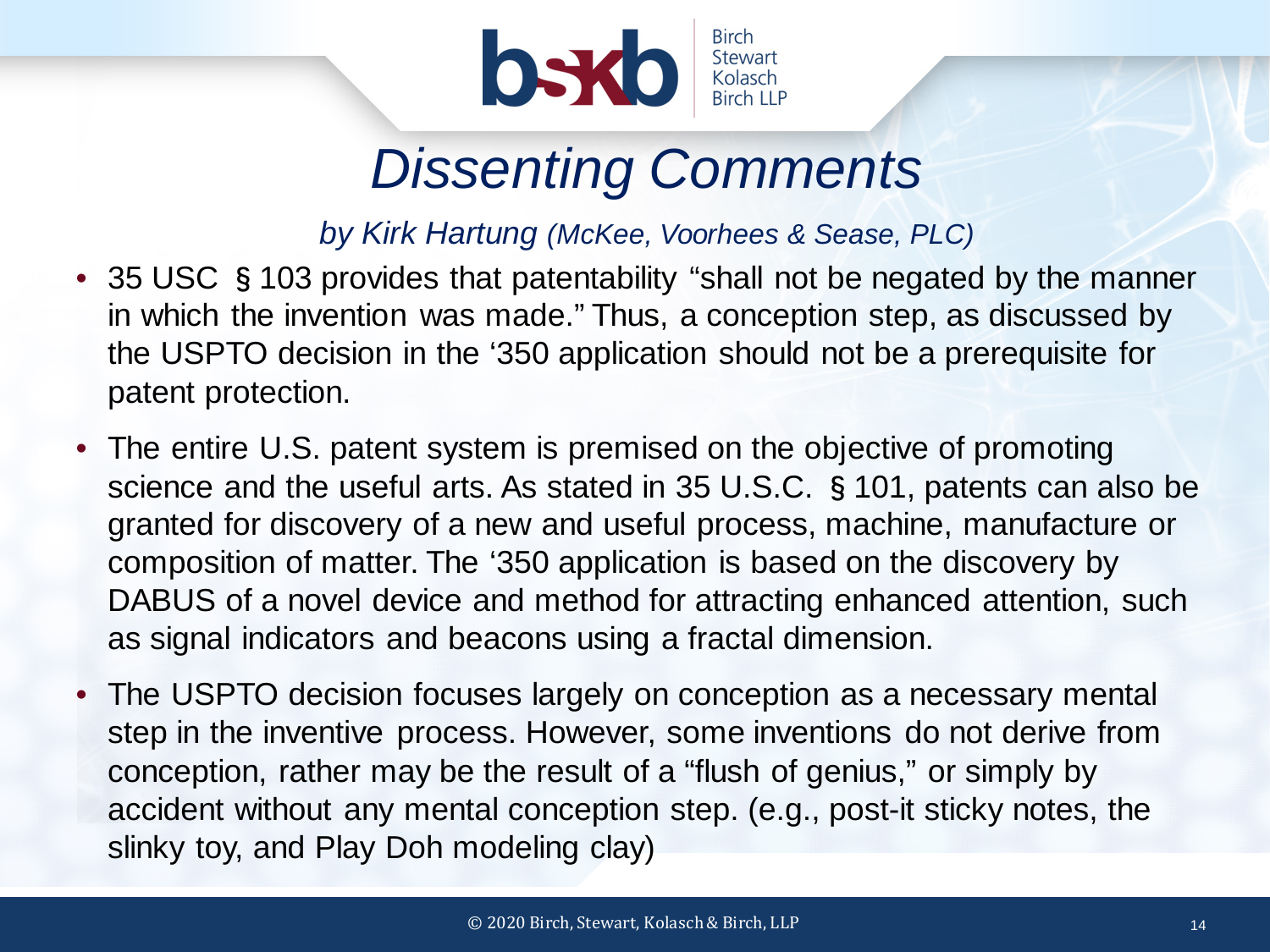

#### *Dissenting Comments*

*by Kirk Hartung (McKee, Voorhees & Sease, PLC)*

- If no mental step of conception is needed, then a natural person is not necessary for a patentable invention of discovery.
- The USPTO's position is inconsistent with the April 10, 2020 CAFC decision, which concluded that the statutory language allowing a "person" to file a petition for post grant review includes *banks* (*Bozeman Fingncial, LLC v. Federal Reserve Bank*). This statutory interpretation that "persons" is not limited to natural persons undercut the USPTO interpretation that an inventor must be a natural person.
- Prior to 1980, living things were generally understood not to be subject to patent protection. However, the USSC ruled in *Diamond v. Chakrabarty* that a live, human-made organism was patentable subject matter under § 101. Chief justice Burger cautioned against reading limitations and conditions into the patent laws which *Congress had not expressed*.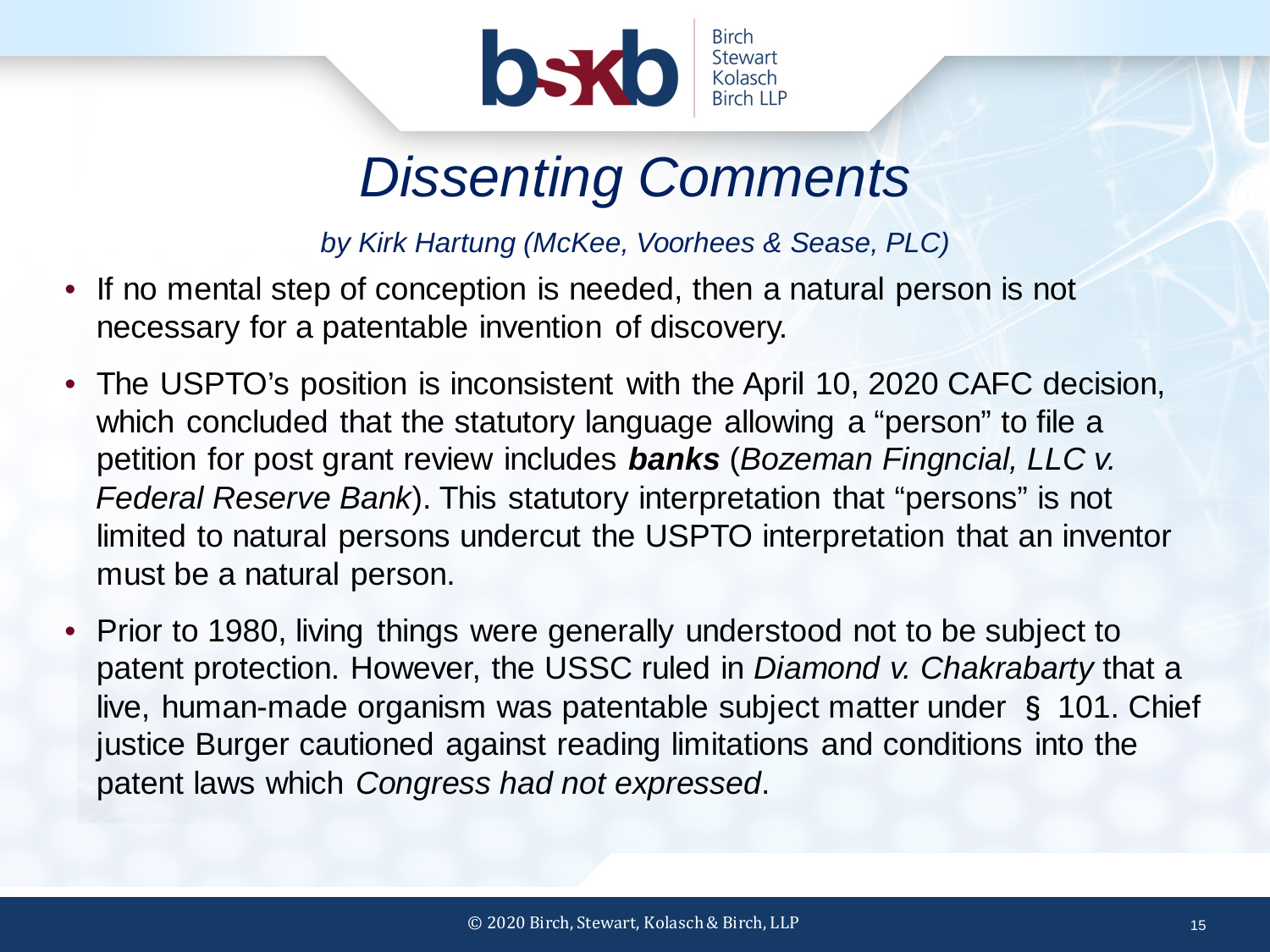

## *Holdings by EPO and UKIPO*

- In published decisions dated December 2019 and February 2020, respectively, the UKIPO and EPO both held that a machine, and DABUS in particular, is not a person and therefore cannot be named as an inventor on a patent granted by those offices.
	- AI DABUS could not be regarded as an inventor under the applicable legal framework, which in the context of inventorship only refers to natural persons. The position of inventors is safeguarded by granting them various rights such as the right to be referred to as such in the European patent applications. However, AI systems or machines do not have any such rights because they have no legal personality comparable to natural persons or legal persons.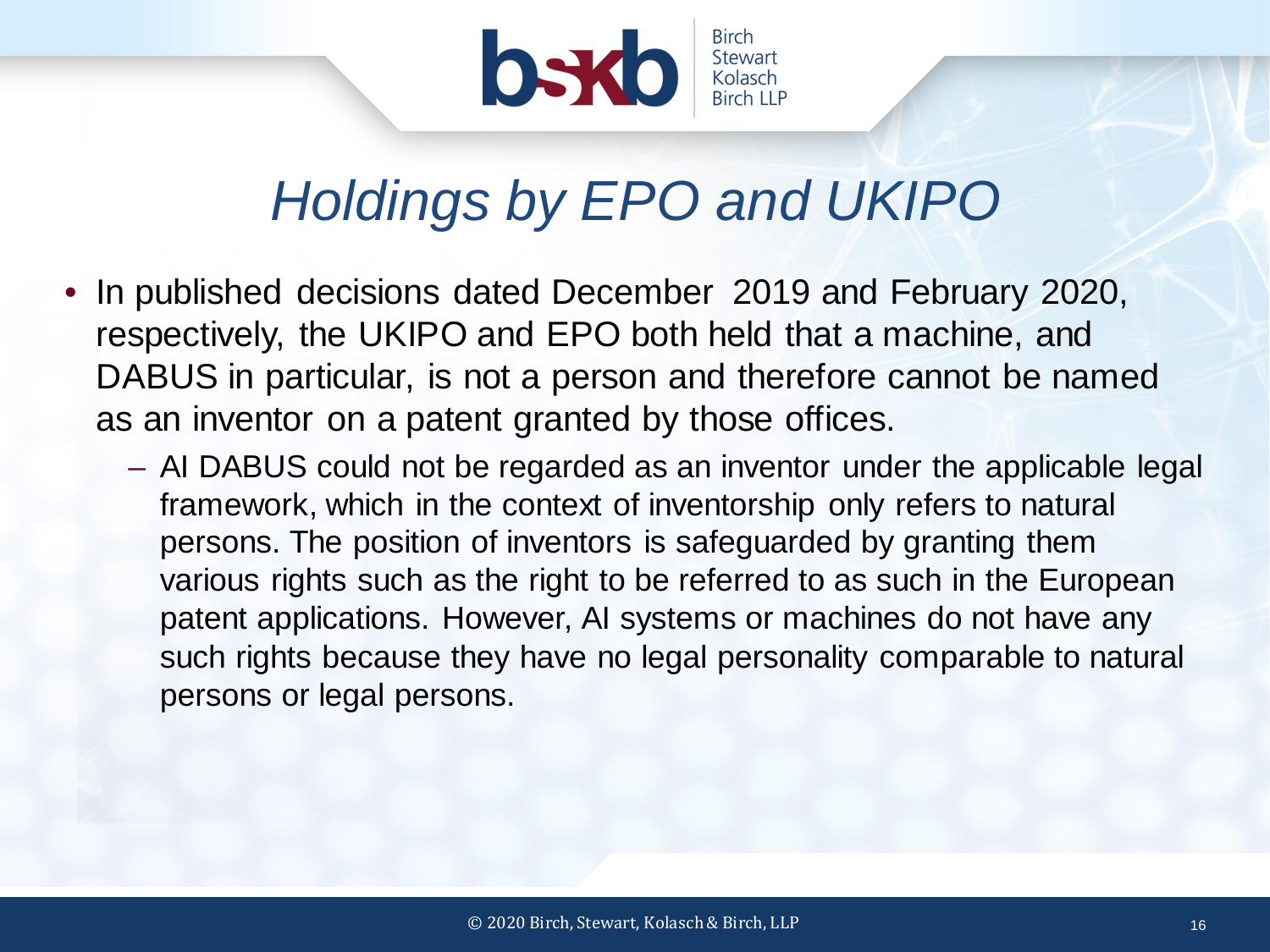

## *Holdings by EPO and UKIPO*

- Applicants need to indicate on what legal basis Mr. Thaler was applying for a patent. Such legal basis is most often found in an assignment or in the fact that the applicant is the successor in title to the invention.
- However, AI systems or machines can neither be employed, nor can they have any legal title over their output which could then be transferred by operation of law or agreement. Although Mr. Thaler is the owner of AI DABUS, the question of ownership of an output must be distinguishable from the question of inventorship and the rights connected to it.
- IP5 (the patent offices of Japan, Korea, China, the U.S., and the EPO), which together handle about 85% of the world's patent applications, has been holding meetings on their joint Task Force on New Emerging Technologies and Artificial intelligence.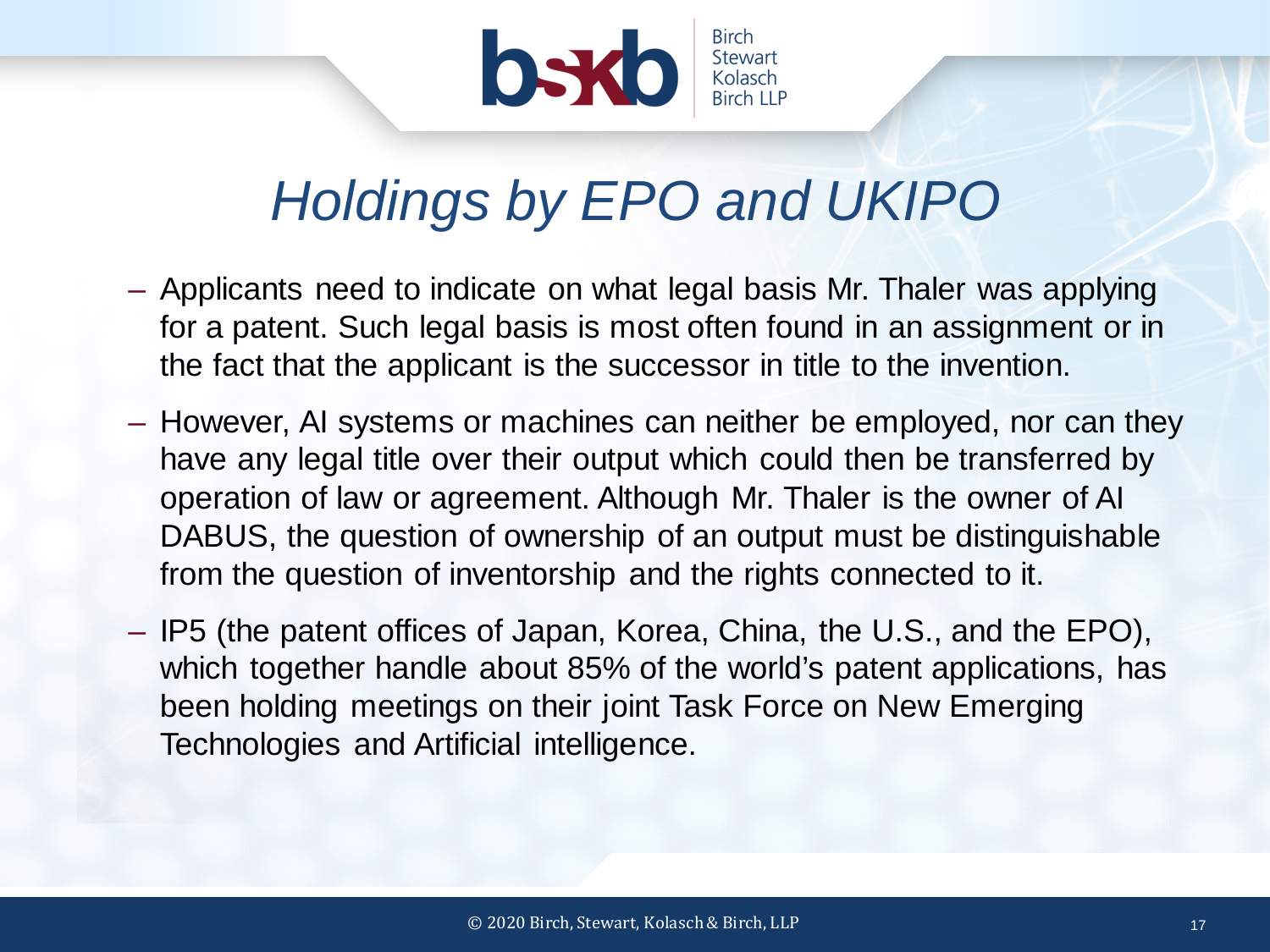

## *Copyright Law In UK*

- UK copyright law acknowledges the possibility that works could be "computer-generated" defined as a "generated by computer in circumstances such that *there is no human author of the work*" (Section 178 (CDPA)).
- Section 9(3) CDPA provides that the author of a computergenerated work is deemed to be *the person* "by whom the arrangements necessary for the creation of the work are undertaken."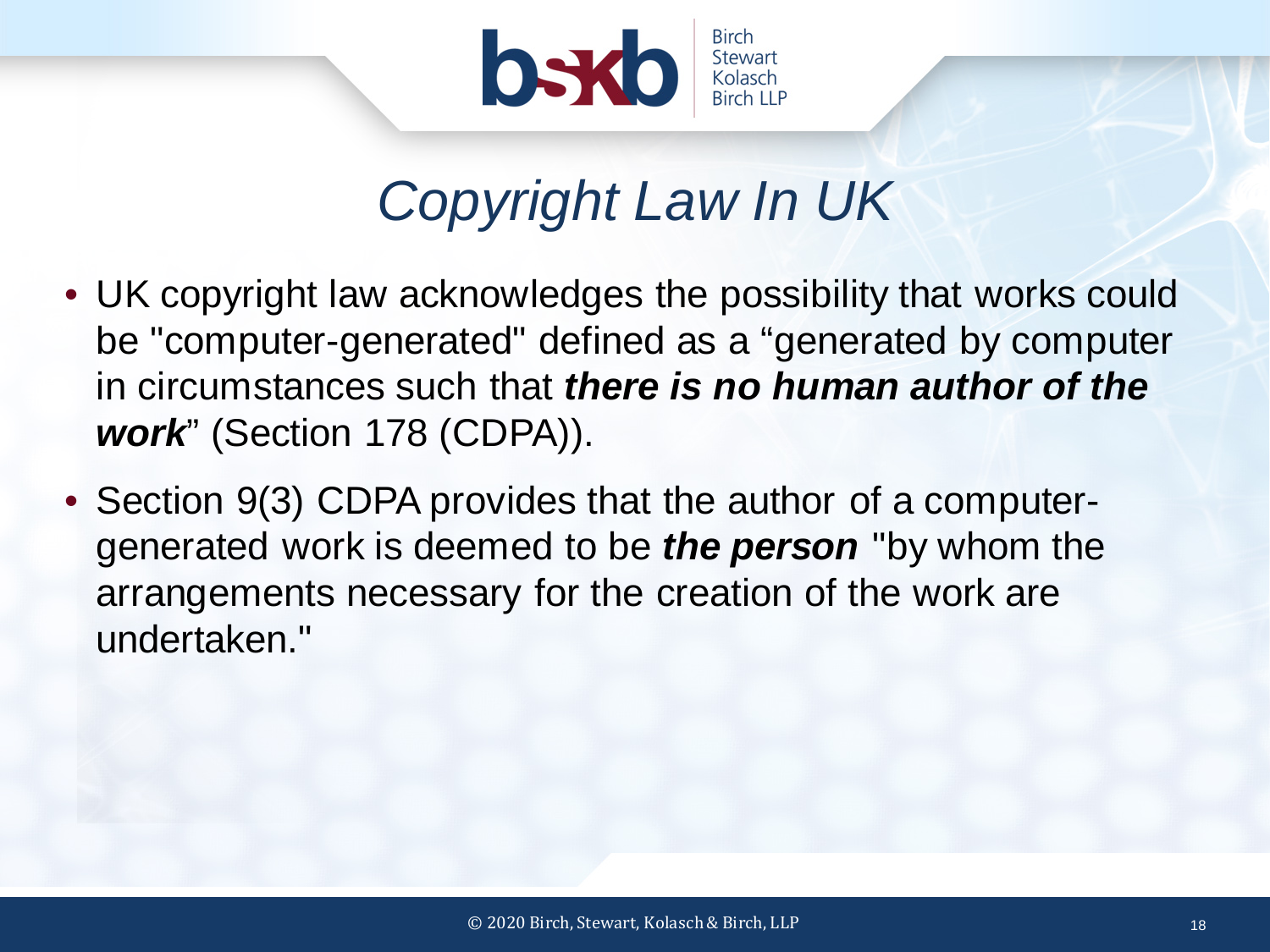

#### *Takeaways*

- The continued growth of AI capabilities has challenged traditional notions of inventorship as AI systems are starting to develop invention without human aid. Owners of such systems have recently sought to obtain IP protections for AI-generated inventions.
- The USPTO rejected an attempt to name an AI system as the inventor. The Office found that U.S. patent statutes and related case law, as well as USPTO rules and regulations limit inventorship to natural persons. Consequently, applications may *not* list an AI system as the inventor.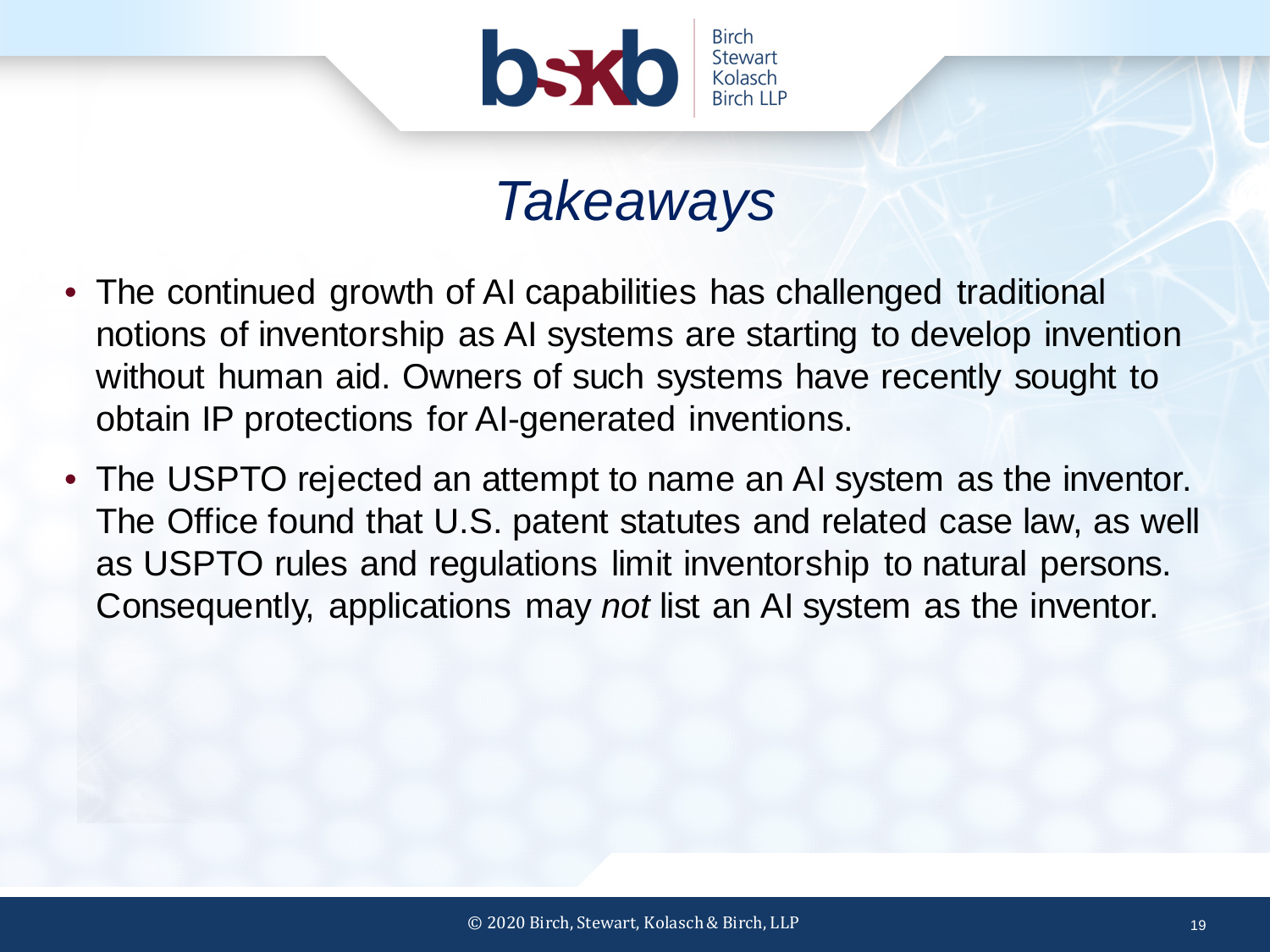

#### *Takeaways*

• The USPTO decision leaves open the question of what, if any, legal protections are available for inventions and other works created by an AI system without human aid. In the meantime, businesses that own AI systems capable of inventing should ensure sufficient human involvement in the inventive process to maintain compliance with patent application requirements.

#### **Open Questions**

- Can a human being, such as the owner, operator, or programmer of the AI, legitimately claim to be the "inventor" of something produced by an AI (to the extent they are the first person who "discovered" the subject matter)?
- Is an AI different from any other tool used by human beings in the inventive process?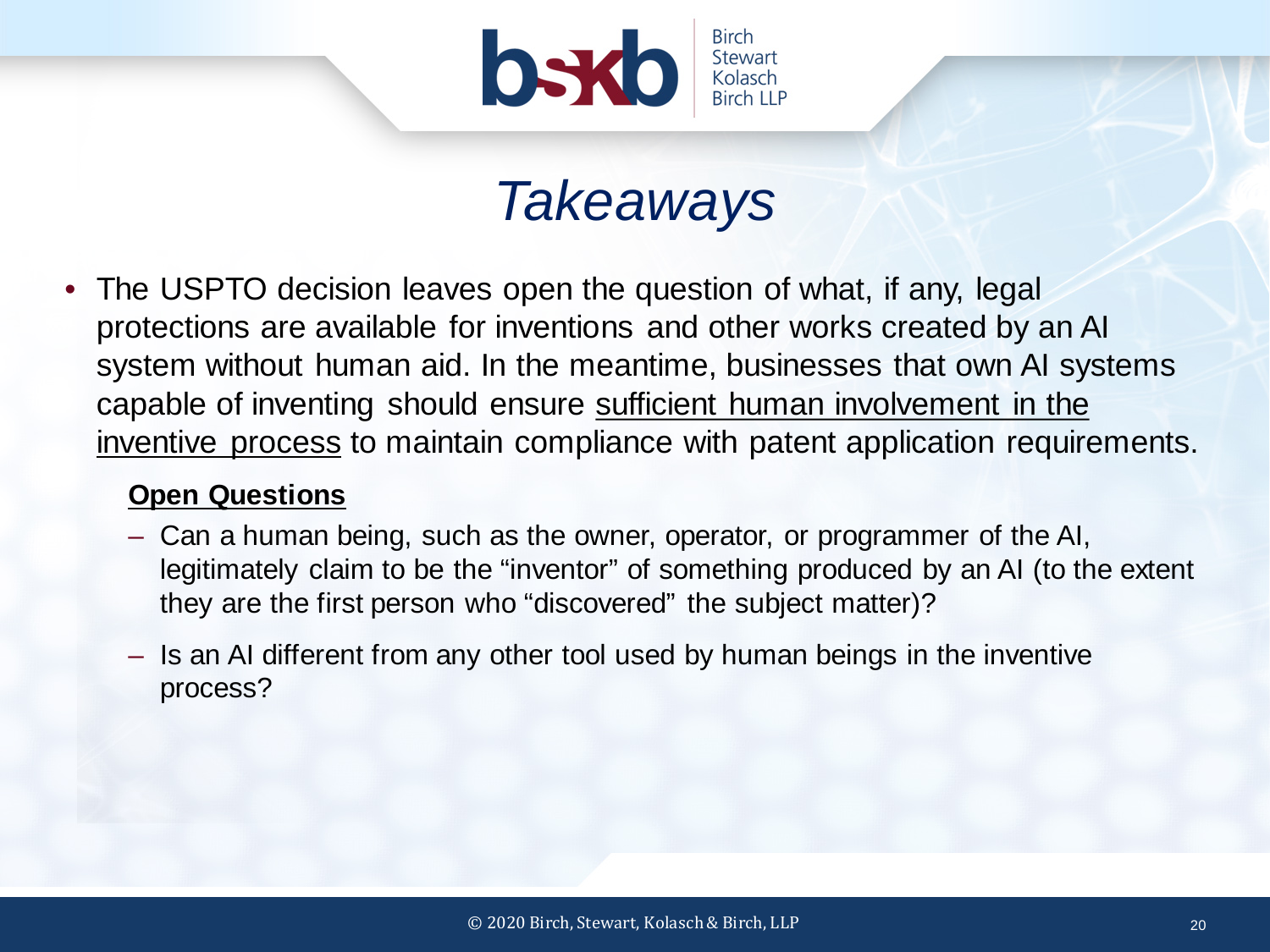

# Thank you!